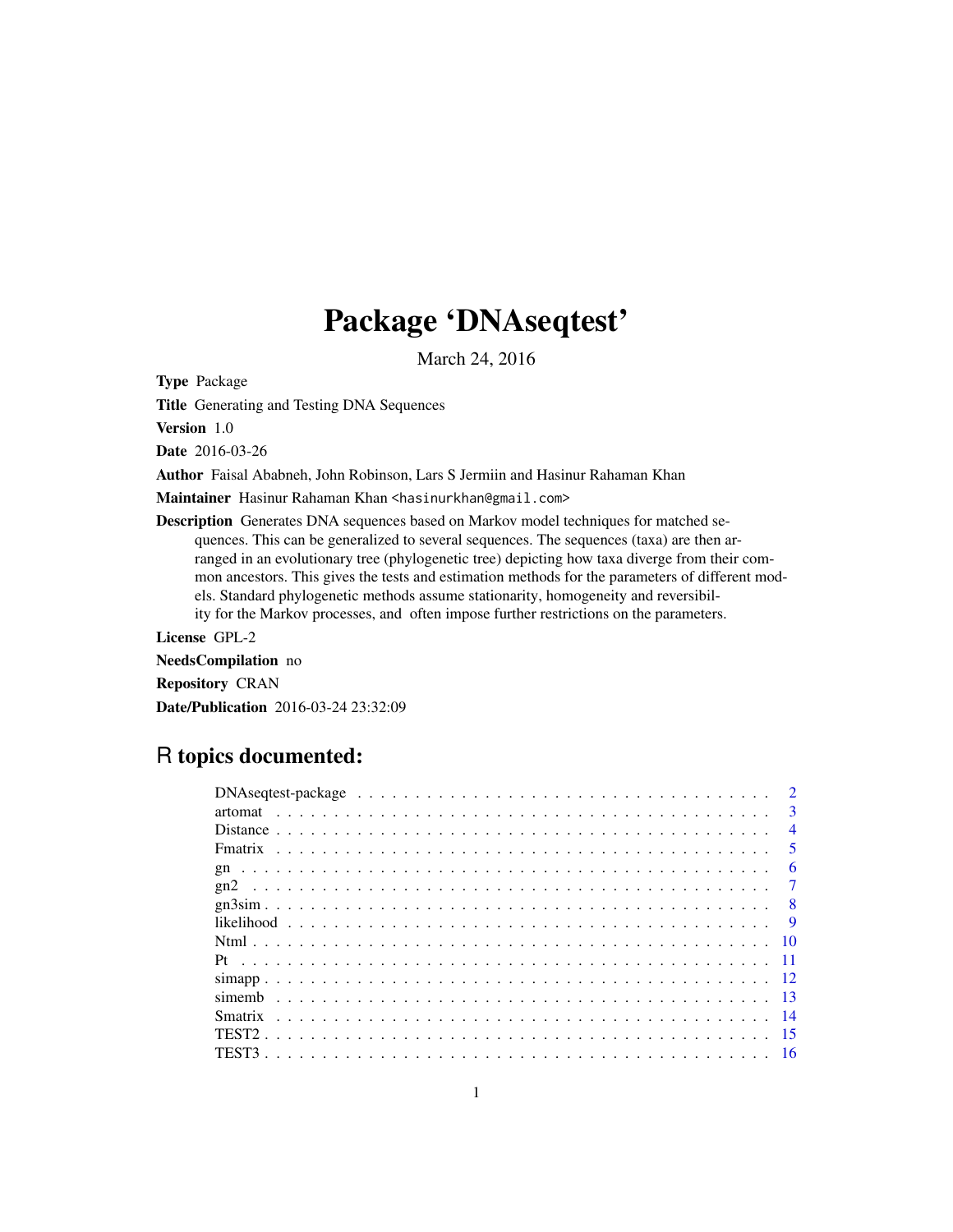#### <span id="page-1-0"></span>**Index** 2008 **[18](#page-17-0)**

DNAseqtest-package *Generating and Testing DNA Sequences*

#### Description

Generates DNA sequences based on Markov model techniques for matched sequences. This can be generalized to several sequences. The sequences (taxa) are then arranged in an evolutionary tree (phylogenetic tree) depicting how taxa diverge from their common ancestors. This gives the tests and estimation methods for the parameters of different models. Standard phylogenetic methods assume stationarity, homogeneity and reversibility for the Markov processes, and often impose further restrictions on the parameters.

#### Details

| Package: | <b>DNA</b> seqtest |
|----------|--------------------|
| Type:    | Package            |
| Version: | 1.0                |
| Date:    | 2016-03-26         |
| License: | GPL-2              |

#### Author(s)

Faisal Ababneh, John Robinson, Lars S Jermiin and Hasinur Rahaman Khan Maintainer: Hasinur Rahaman Khan <hasinurkhan@gmail.com>

# References

Lars Sommer Jermiin, Vivek Jayaswal, Faisal Ababneh, John Robinson (2008). Phylogenetic model evaluation. Bioinformatics, Volume 452 of the series Methods in Molecular Biology, 331-364.

Faisal Ababneh, Lars S Jermiin, Chunsheng Ma, John Robinson (2006). Matched-pairs tests of homogeneity with applications to homologous nucleotide sequences. Bioinformatics, 22(10), 1225-1231.

Faisal Ababneh, Lars S Jermiin, John Robinson (2006). Generation of the Exact Distribution and Simulation of Matched Nucleotide Sequences on a Phylogenetic Tree. Journal of mathematical modelling and algorithms, 5(3), 291-308.

```
#To generate a 4^5 gene array
merge2<-matrix(c(-1,-4,-3,2,-2,-5,1,3),4,2)
theta<-c(rep(.25,3), rep(.25,3), rep(.25,3), c(.2,.35,.79,.01,.93,.47), 3,.1,.5,.8)
gn.sec<-gn(theta, merge2)
```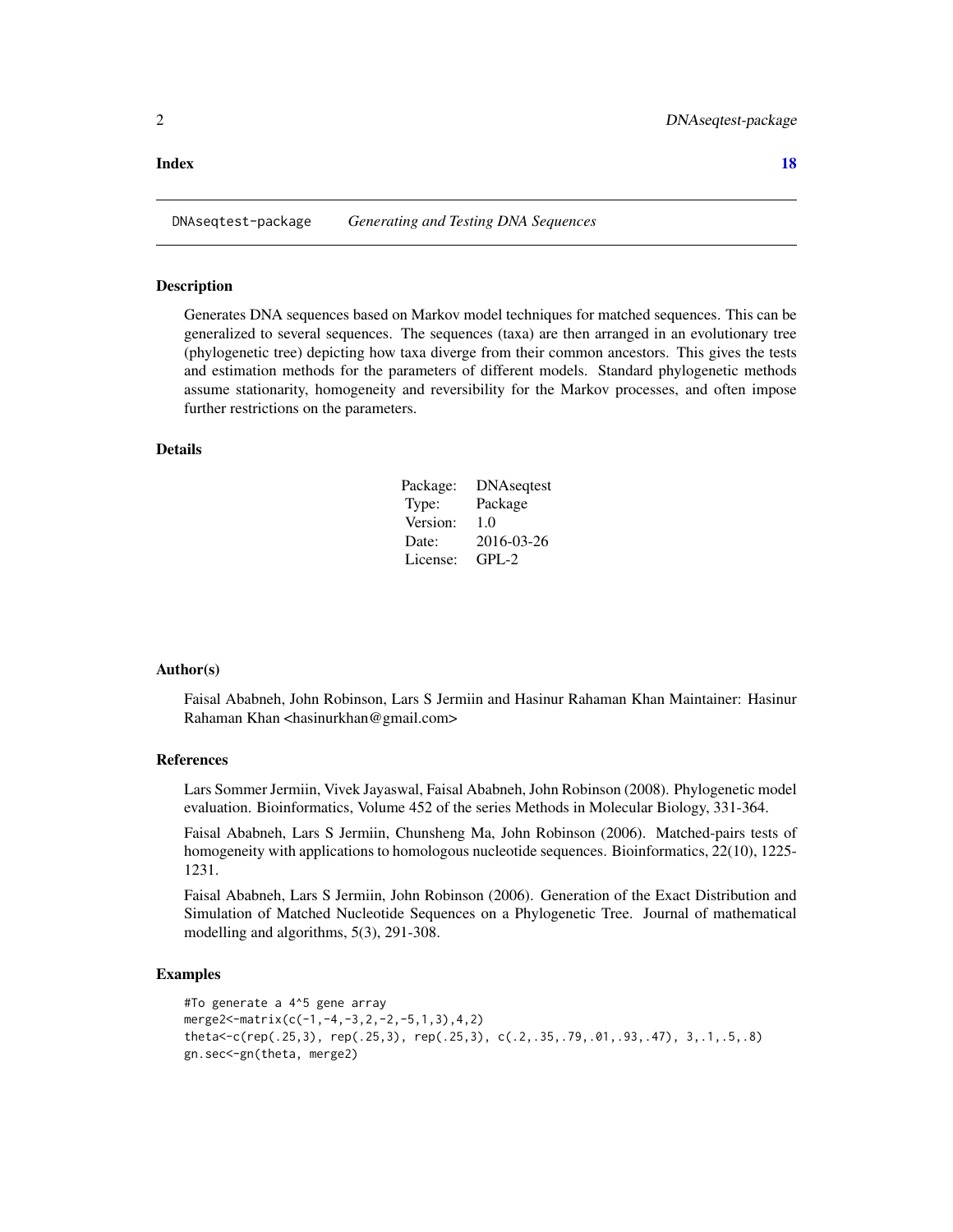#### <span id="page-2-0"></span>artomat 3

gn.sec

# artomat *Transforming* 4ˆK *Array to* m × K *Matrix*

#### Description

This function transfers any array to a matrix.

#### Usage

artomat(fobs)

# Arguments

fobs

a  $4^K$  array, containing the observed divergent frequencies for K matched sequences

# Details

This function transfers any  $4^K$  array containing the observed divergent frequencies of K matched sequences to an m x K matrix, where m is the sum of the frequencies in the  $4^K$  observed divergence array.

# Value

An m x K matrix

# References

Faisal Ababneh, Lars S Jermiin, Chunsheng Ma, John Robinson (2006). Matched-pairs tests of homogeneity with applications to homologous nucleotide sequences. Bioinformatics, 22(10), 1225- 1231.

# See Also

gn2, gn, Fmatrix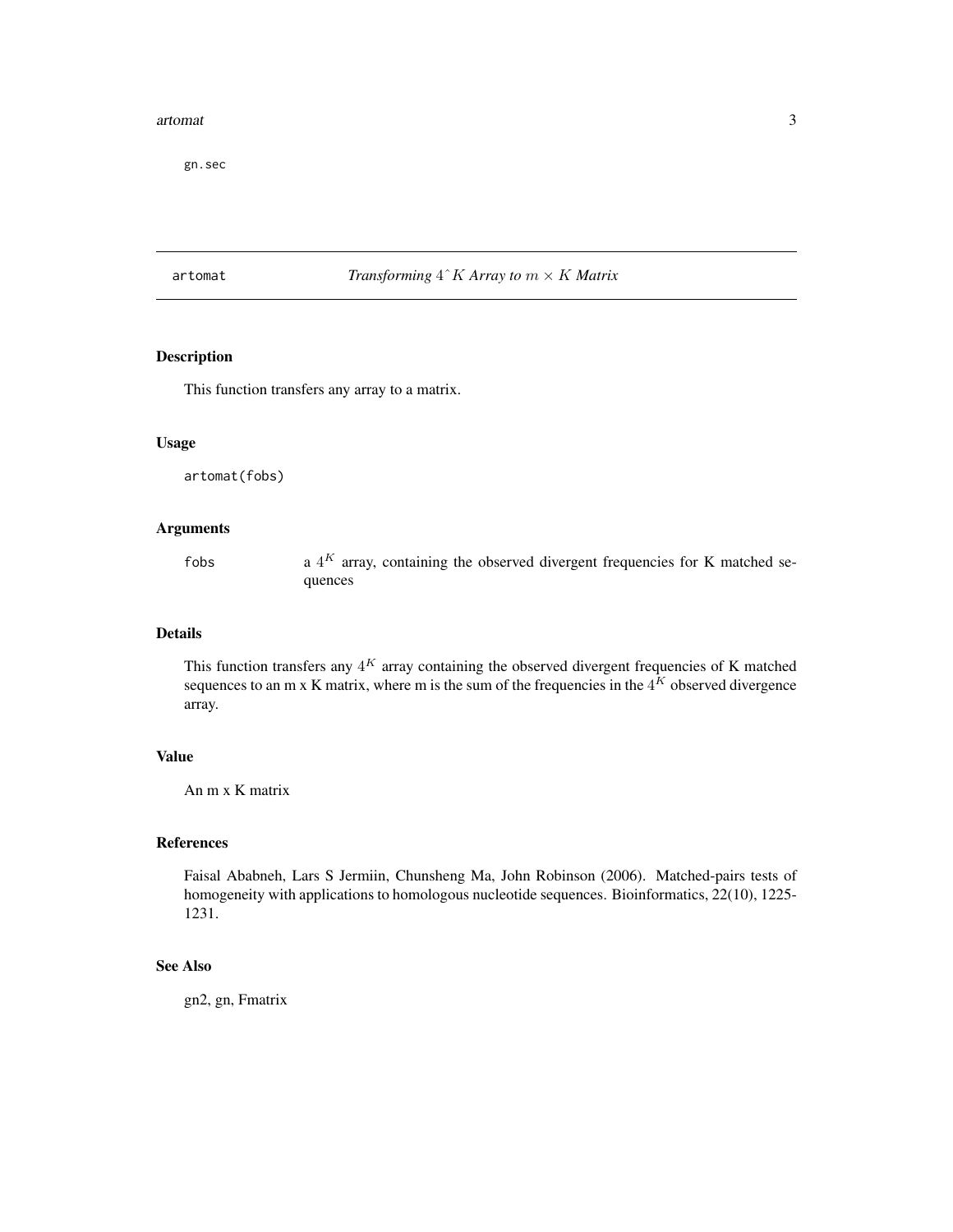<span id="page-3-0"></span>

# Description

This function calculates the paralinear distance between K matched DNA sequences.

#### Usage

Distance(F4)

#### Arguments

F4 a  $4^K$  array containing the joint distribution array  $F(t)$  or the observed array N

# Details

This function calculates the paralinear distances between K matched DNA sequences, depending on the joint distribution array for these K sequences or on the observed divergence array N.

#### Value

A K x K symmetric matrix distances between the K sequences

#### References

Faisal Ababneh, Lars S Jermiin, Chunsheng Ma, John Robinson (2006). Matched-pairs tests of homogeneity with applications to homologous nucleotide sequences. Bioinformatics, 22(10), 1225- 1231.

#### See Also

gn2, gn, Fmatrix, Ntml

```
merge2<-matrix(c(-1,-4,-3,2,-2,-5,1,3), 4, 2)
theta<-c(rep(.25,3), rep(.25,3), rep(.25,3), c(.2,.35,.79,.01,.93,.47), 3,.1,.5,.8)
F1<-gn(theta,merge2)
dn<-Distance(F1)
dn
```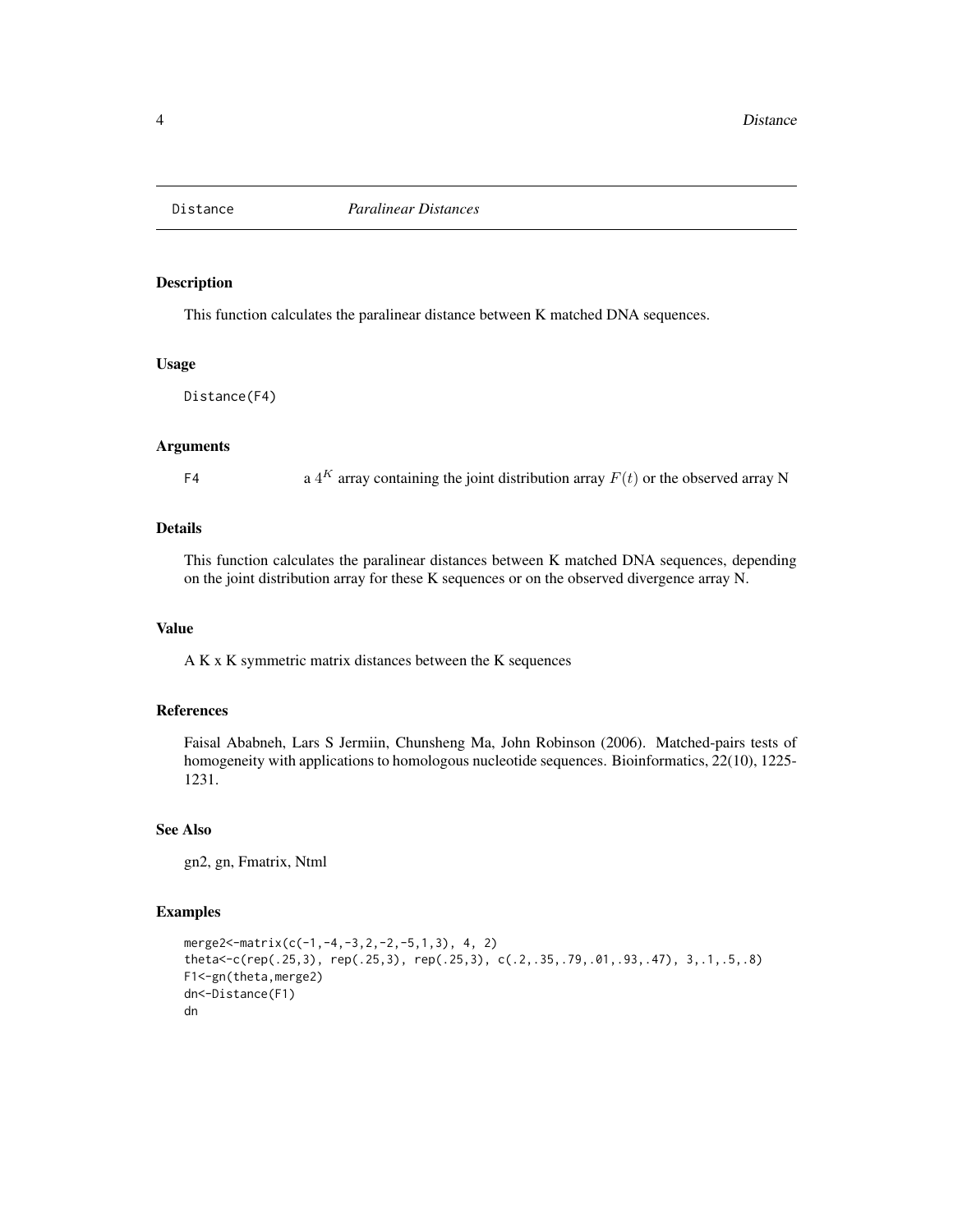<span id="page-4-0"></span>

# Description

This function calculates the joint distribution function for two edge tree.

#### Usage

Fmatrix(t1, t2, f0, Sx2, Sy2, Pix, Piy)

# Arguments

| t1  | represents the length from the tree root to the first node           |
|-----|----------------------------------------------------------------------|
| t2  | represents the length from the tree root to the second node          |
| f0  | the initial distribution for the four nucleotides                    |
| Sx2 | a 4 x 4 symmetric matrix related to the first edge                   |
| Sy2 | a 4 x 4 symmetric matrix related to the second edge                  |
| Pix | a diagonal matrix for the stationary distribution of the first edge  |
| Piy | a diagonal matrix for the stationary distribution of the second edge |

# Details

This function calculates the joint distribution function for a two edge tree with different edge lengths, stationary distributions and differentS matrices.

# Value

A 4 x 4 matrix containing the joint edges

### References

Faisal Ababneh, Lars S Jermiin, Chunsheng Ma, John Robinson (2006). Matched-pairs tests of homogeneity with applications to homologous nucleotide sequences. Bioinformatics, 22(10), 1225- 1231.

# See Also

gn, Smatrix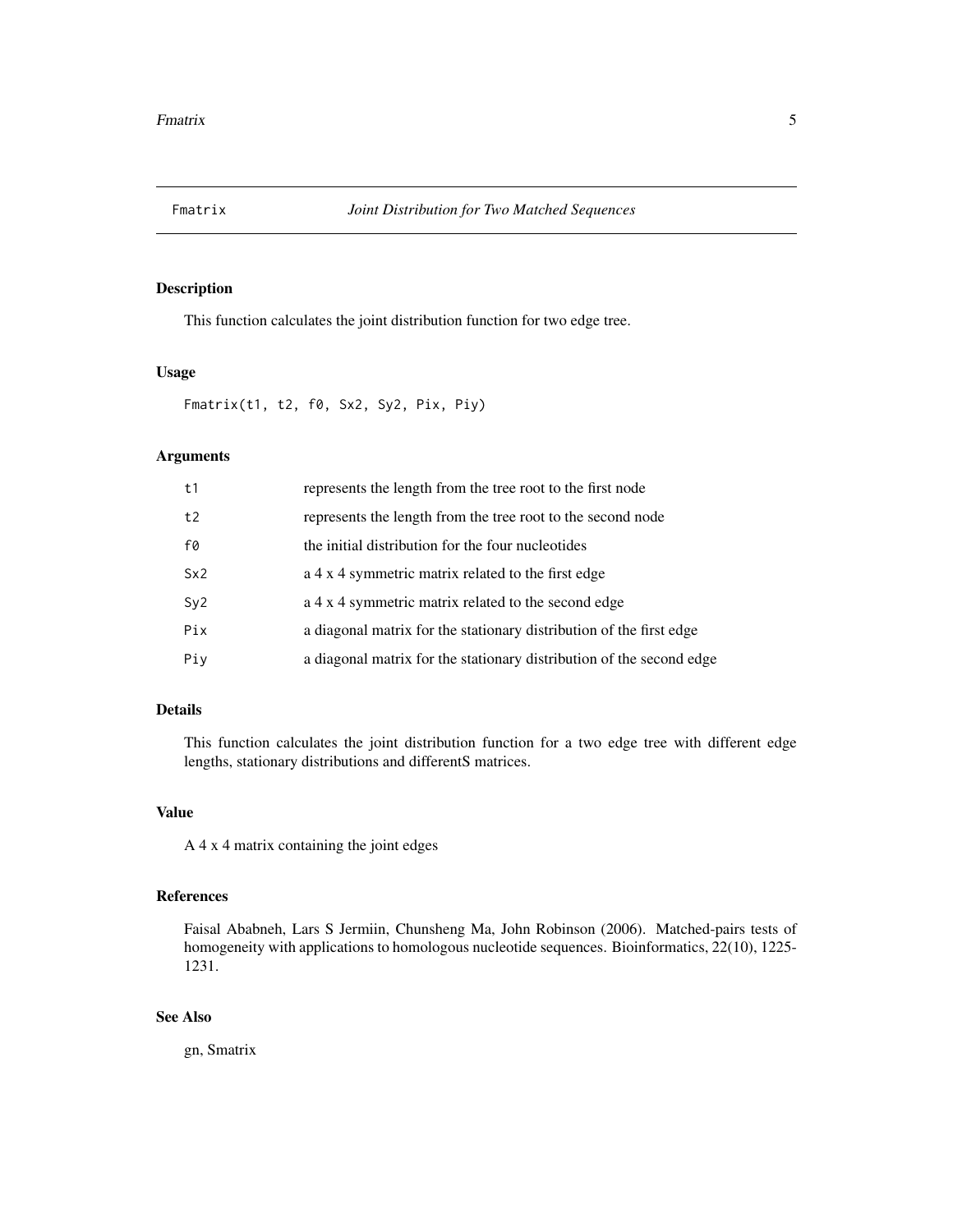```
f0<-c(.25,.25,.25,.25)
Pi1<-diag(c(.2,.2,.2,.4))
Pi2<-diag(c(.1,.1,.1,.7))
S1<-Smatrix(c(.2,.2,.2,.2,.2,.2),diag(Pi1))
S2<-Smatrix(c(.3,.3,.3,.3,.3,.3),diag(Pi2))
fm<-Fmatrix(1, .5, f0, S1, S2, Pi1, Pi2)
fm
```
#### gn *Joint Distribution for K Matched Sequences*

#### Description

This function calculates the joint distribution array for K matched sequences.

# Usage

gn(theta, merge2)

#### Arguments

| theta  | a vector of variables containing the following parameters in this order-1. the                                                                                                  |
|--------|---------------------------------------------------------------------------------------------------------------------------------------------------------------------------------|
|        | first three parameters from $\pi_X$ vector, 2. the first three parameters from $\pi_Y$<br>vector, 3. the first three parameters from $f_0$ vector, 4. the six off-diagonal free |
|        | parameters in the S matrix, 5. a scalar $\rho$ , 6. a vector of lengths containing K-2<br>values                                                                                |
| merge2 | $(K-1)$ x 2 matrix describing the tree topology                                                                                                                                 |

# Details

This function calculates the joint distribution array for a tree with K matched sequences. it uses the following functions– Pt, Fmatrix and Smatrix.

# Value

A  $4^K$  array containing the joint distribution for the K edges

# References

Lars Sommer Jermiin, Vivek Jayaswal, Faisal Ababneh, John Robinson (2008). Phylogenetic model evaluation. Bioinformatics, Volume 452 of the series Methods in Molecular Biology, 331-364.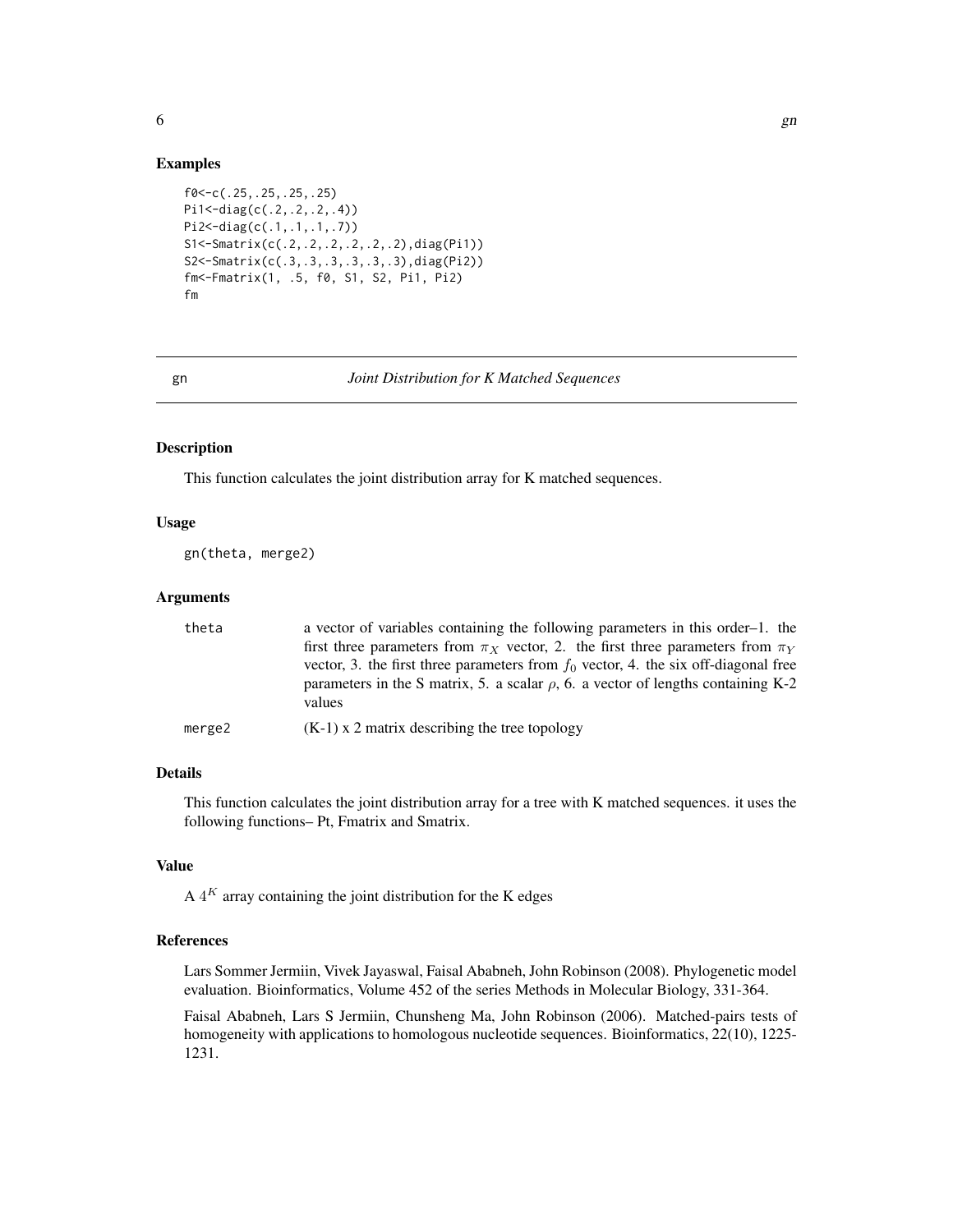#### <span id="page-6-0"></span> $gn2$  7

### See Also

Fmatrix, Pt, Smatrix

#### Examples

```
#To generate a 4^5 gene array
merge2<-matrix(c(-1,-4,-3,2,-2,-5,1,3),4,2)
theta<-c(rep(.25,3), rep(.25,3), rep(.25,3), c(.2,.35,.79,.01,.93,.47), 3,.1,.5,.8)
gn.sec<-gn(theta, merge2)
gn.sec
```
gn2 *Joint Distribution for K Matched Sequences (2)*

# Description

This function calculates the joint distribution array for K matched sequences (second option).

#### Usage

gn2(theta, merge2)

#### Arguments

| theta  | a vector of variables containing the following parameters in this order-1. the                   |
|--------|--------------------------------------------------------------------------------------------------|
|        | first three parameters from $\pi_X$ vector, 2. the first three parameters from $\pi_Y$           |
|        | vector, 3. the first three parameters from $f_0$ vector, 4. the six off-diagonal free            |
|        | parameters in the S matrix, 5. a scalar $\rho$ , 6. a vector of lengths containing K-2<br>values |
|        |                                                                                                  |
| merge2 | $(K-1)$ x 2 matrix describing the tree topology                                                  |

# Details

This function calculates the joint distribution array for a tree with K matched sequences. it uses the following functions– Pt, Fmatrix and Smatrix.

# Value

A  $4^K$  array containing the joint distribution for the K edges

#### References

Lars Sommer Jermiin, Vivek Jayaswal, Faisal Ababneh, John Robinson (2008). Phylogenetic model evaluation. Bioinformatics, Volume 452 of the series Methods in Molecular Biology, 331-364.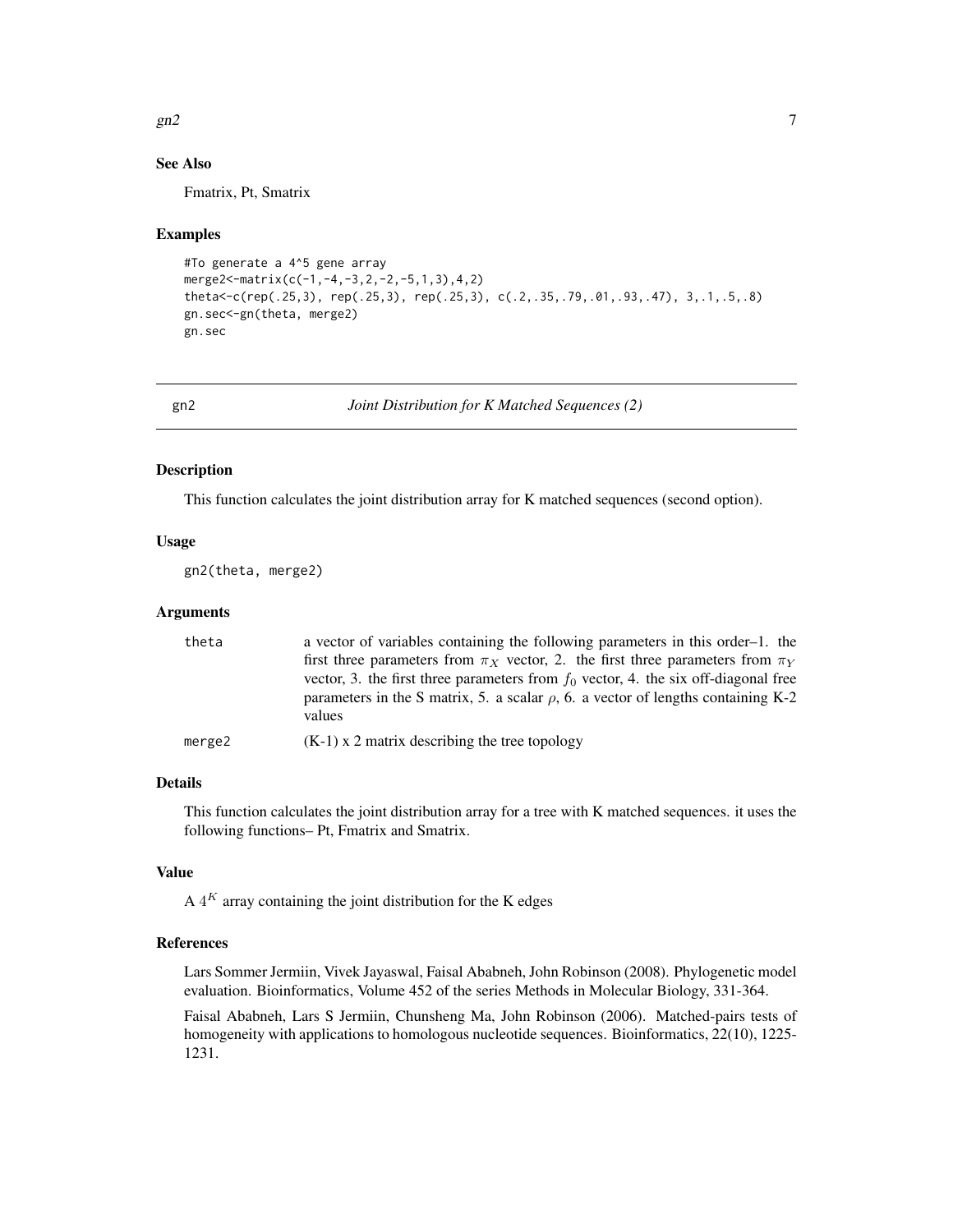# <span id="page-7-0"></span>See Also

Fmatrix, Pt, Smatrix

#### Examples

```
#To generate a 4^5 gene array
merge2<-matrix(c(-1,-4,-3,2,-2,-5,1,3), 4, 2)
rho2<-matrix(c(.3,.5,.3,.2,.3,.5,.8,2.7),4,2)
theta<-c(rep(.25,3), rep(.25,3),rep(.25,3), c(.2,.35,.79,.01,.93,.47),rho2)
gn2<-gn2(theta, merge2)
gn2
```

| gn3sim | Generating Random DNA Samples Using the Rambaut and Grassly |  |  |  |
|--------|-------------------------------------------------------------|--|--|--|
|        | <i>Method</i>                                               |  |  |  |

# Description

This function generates random DNA samples using Rambaut and Grassly method.

#### Usage

gn3sim(theta, seqLength, merge2)

# Arguments

| theta     | a vector of variables containing the following parameters in this order-1. the<br>first three parameters from $\pi_X$ vector, 2. the first three parameters from $\pi_Y$                  |
|-----------|-------------------------------------------------------------------------------------------------------------------------------------------------------------------------------------------|
|           | vector, 3. the first three parameters from $f_0$ vector, 4. the six off-diagonal free<br>parameters in the S matrix, 5. a scalar $\rho$ , 6. a vector of lengths containing K-2<br>values |
| segLength | the length of sequences we need to generate                                                                                                                                               |
| merge2    | $(K-1)$ x 2 matrix describing the tree topology                                                                                                                                           |

# Details

This function generates a  $4^K$  DNA array using Rambaut and Grassly, (1997) method. It depends on a set of variables theta, the sequence length and a merge matrix describing the tree topology.

# Value

A n x K observed divergence matrix

#### References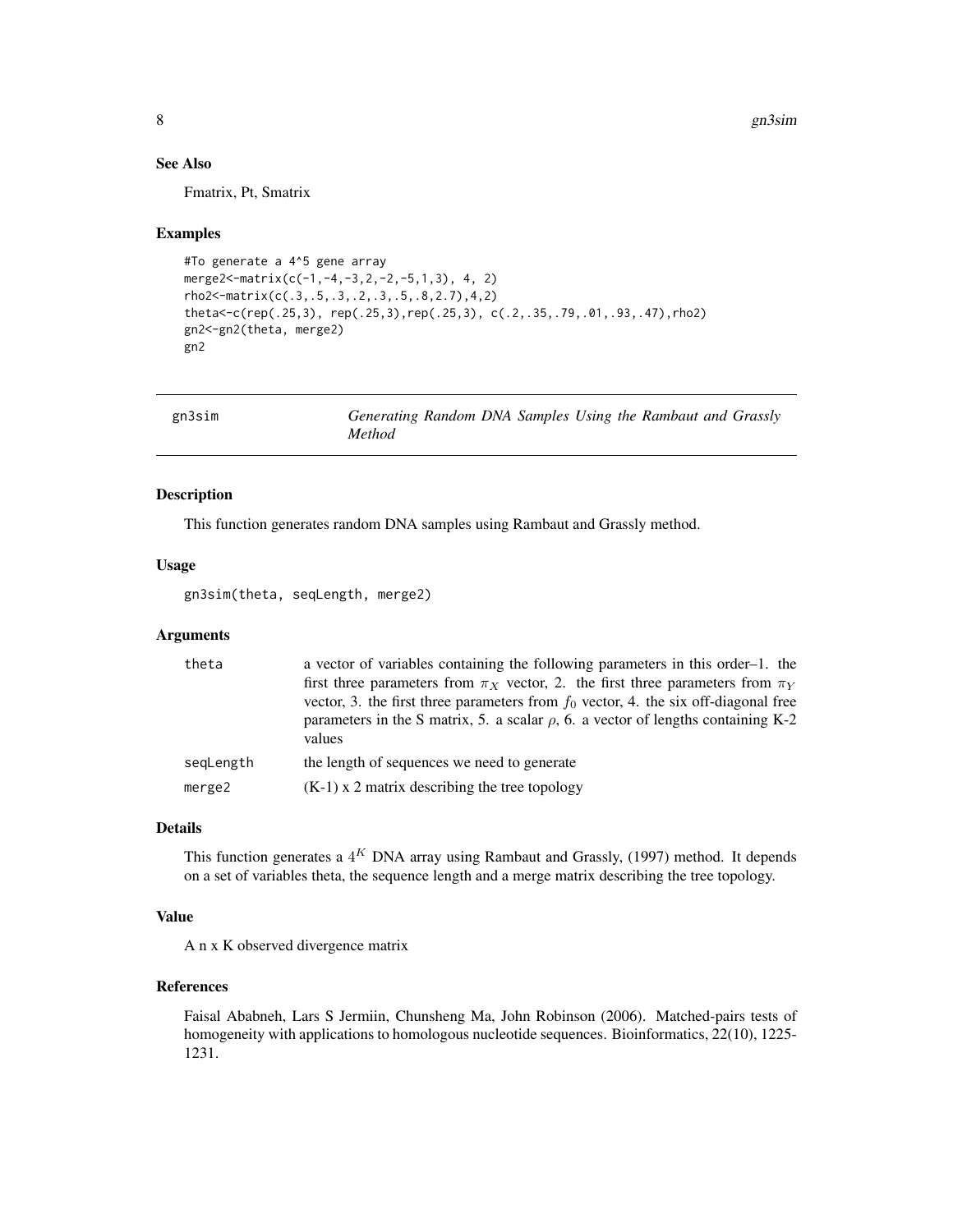#### <span id="page-8-0"></span>likelihood 9

# See Also

Ntml, simapp, simemb, gn, gn2, Fmatrix

# Examples

```
# This will give 4^5 observed divergence array
theta<-(c(rep(.25,3), rep(.25,3), rep(.25,3), c(.2,.35,.79,.01,.93,.47),
3,.1,.5,.8))
n<-1000
merge2<-matrix(c(-1,-4,-3,2,-2,-5,1,3), 4, 2)
gn3<-gn3sim(theta, n, merge2)
gn3
```
likelihood *Negative Log Likelihood Ratio*

# Description

This function calculates log likelihood ratio value.

#### Usage

likelihood(thetast, fobs, merge2)

#### Arguments

| thetast | a starting values for the parameter we need to estimate |
|---------|---------------------------------------------------------|
| fobs    | the $4^K$ joint distribution array for K edge tree      |
| merge2  | $a(K-1)$ x 2 matrix describing the tree topology        |

### Details

This function calculates the log likelihood ratio value for F(t). It needs a vector of starting values for the parameters estimate,  $4^K$  observed divergence array and merge matrix describing the tree topology.

#### Value

The value of the log likelihood ratio

#### References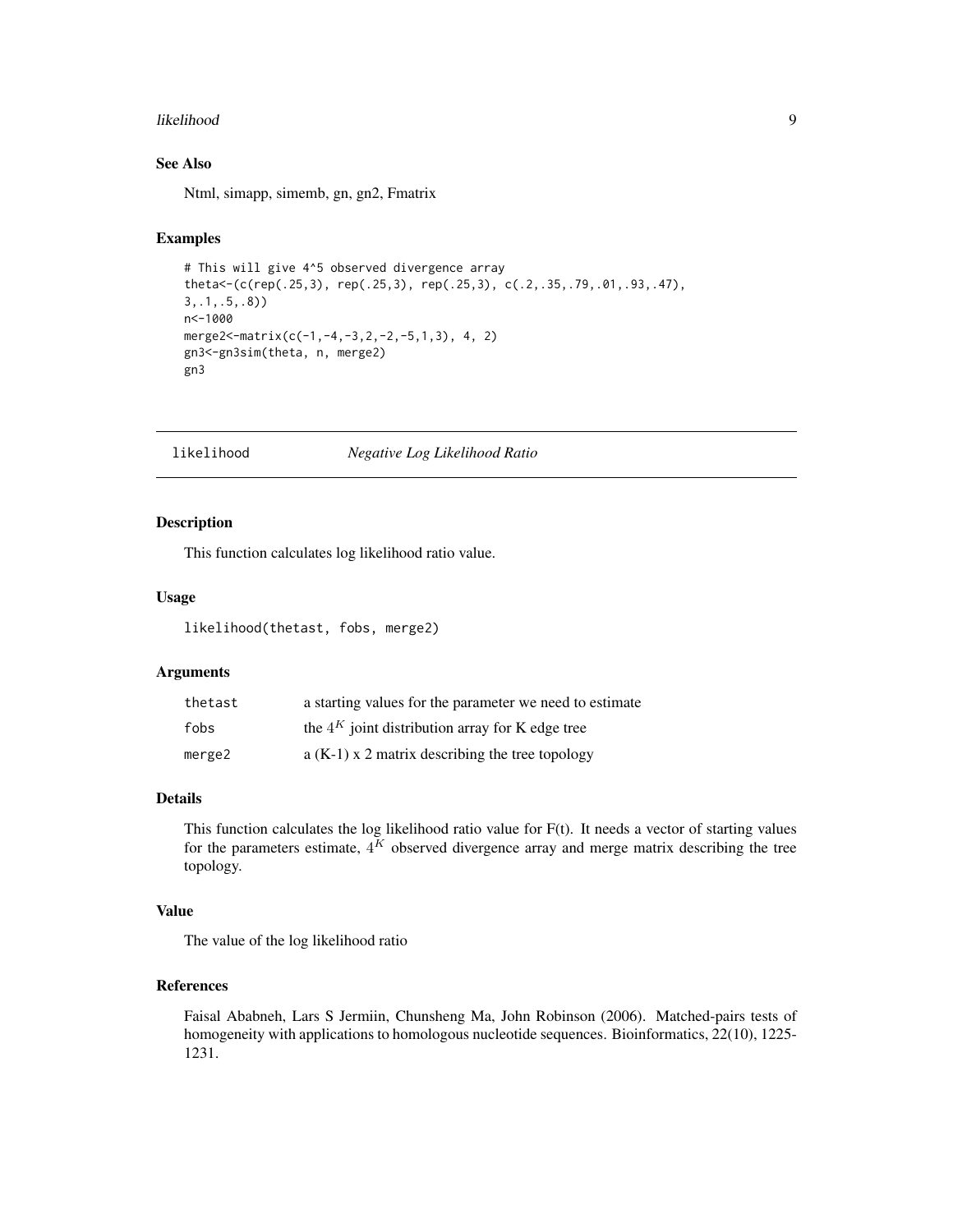#### See Also

gn, gn2

#### Examples

```
merge2<-matrix(c(-1,-4,-3,2,-2,-5,1,3), 4, 2)
theta<-c(rep(.25,3), rep(.25,3), rep(.25,3), c(.2,.35,.79,.01,.93,.47),3,.1,.5,.8)
F1<-gn(theta, merge2)
lh<-likelihood(theta, F1, merge2)
lh
```
Ntml *Generating Samples from a Multinomial Distribution*

### Description

Generating random DNA samples from a multinomial distribution.

#### Usage

Ntml(N, Ft)

#### Arguments

|    | sample size                                                                      |
|----|----------------------------------------------------------------------------------|
| Ft | a $4^K$ array, containing the joint distribution probabilities for K matched se- |
|    | quences.                                                                         |

# Details

This function generates a  $4^K$  DNA array from a multinomial distribution. It depends on the sample size we need to generate and the  $4^K$  joint distribution array of K matched sequences.

### Value

A  $4^K$  observed divergence array

#### References

Faisal Ababneh, Lars S Jermiin, Chunsheng Ma, John Robinson (2006). Matched-pairs tests of homogeneity with applications to homologous nucleotide sequences. Bioinformatics, 22(10), 1225- 1231.

# See Also

simemb, simapp, gn3sim, gn, gn2, Fmatrix

<span id="page-9-0"></span>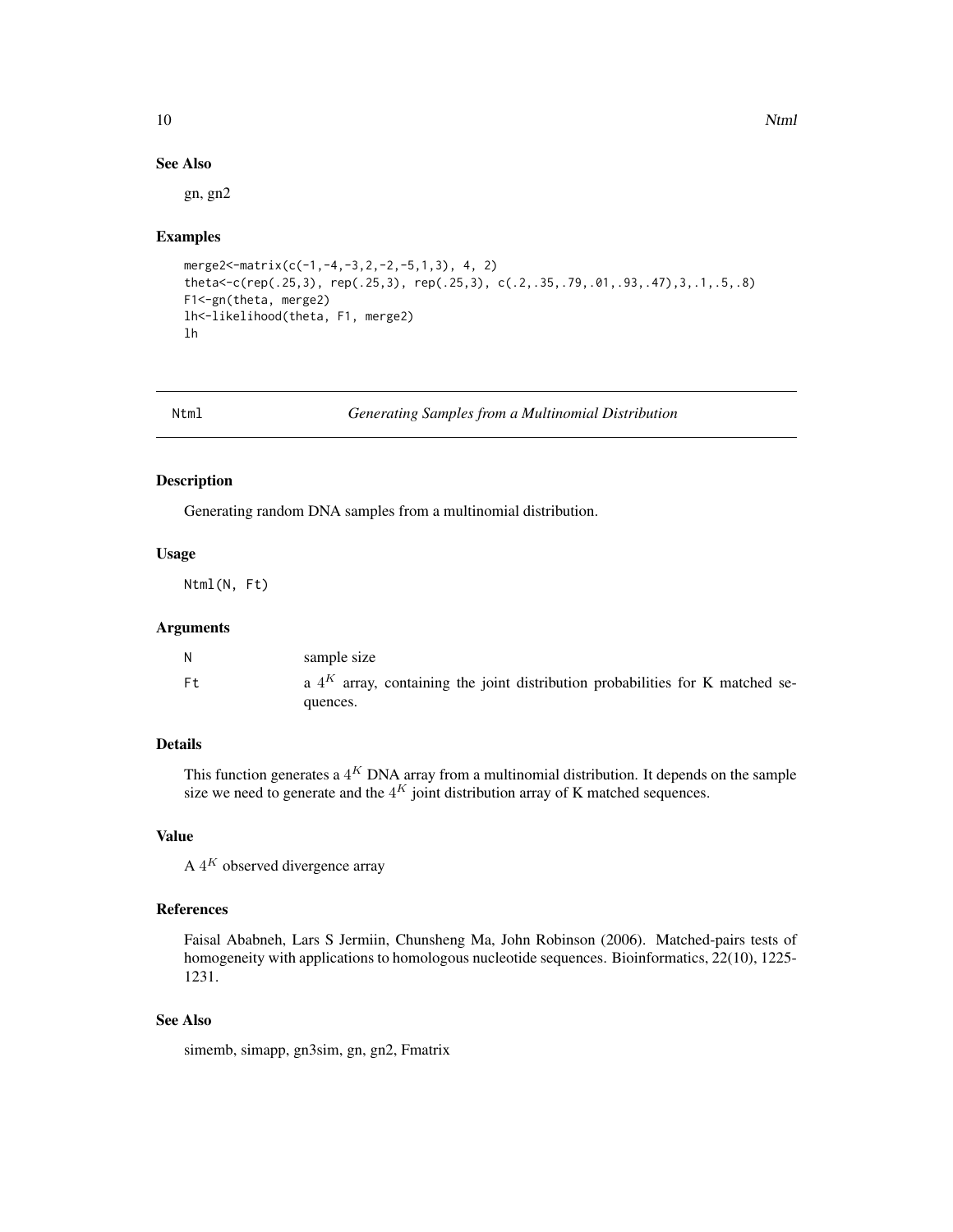```
#This will give a 4^K observed divergence array
merge2<-matrix(c(-1,-4,-3,2,-2,-5,1,3), 4, 2)
theta<-c(rep(.25,3), rep(.25,3), rep(.25,3), c(.2,.35,.79,.01,.93,.47),
3,.1,.5,.8)
F1<-gn(theta,merge2)
Nt<-Ntml(1000, F1)
Nt
```
# Pt *Transition Probability Function*

#### Description

This function calculates the transition probability function for a process during a period of time.

# Usage

Pt(S, Pi, t)

#### Arguments

|    | a 4 x 4 symmetric matrix                                                 |
|----|--------------------------------------------------------------------------|
| Рi | a diagonal matrix containing the stationary distribution for the process |
|    | a period of time describing the length of the process                    |

# Details

This function needs the 4 x 4 symmetric matrix S, II and the process length t in order to find the transition probability over that process, where  $P_{ij}(t)$  is the probability that the ith nucleotide changes to the j-th nucleotide during the period of t.

### Value

A 4 x 4 matrix containing the transition probabilities for a process.

#### References

Faisal Ababneh, Lars S Jermiin, Chunsheng Ma, John Robinson (2006). Matched-pairs tests of homogeneity with applications to homologous nucleotide sequences. Bioinformatics, 22(10), 1225- 1231.

#### See Also

Smatrix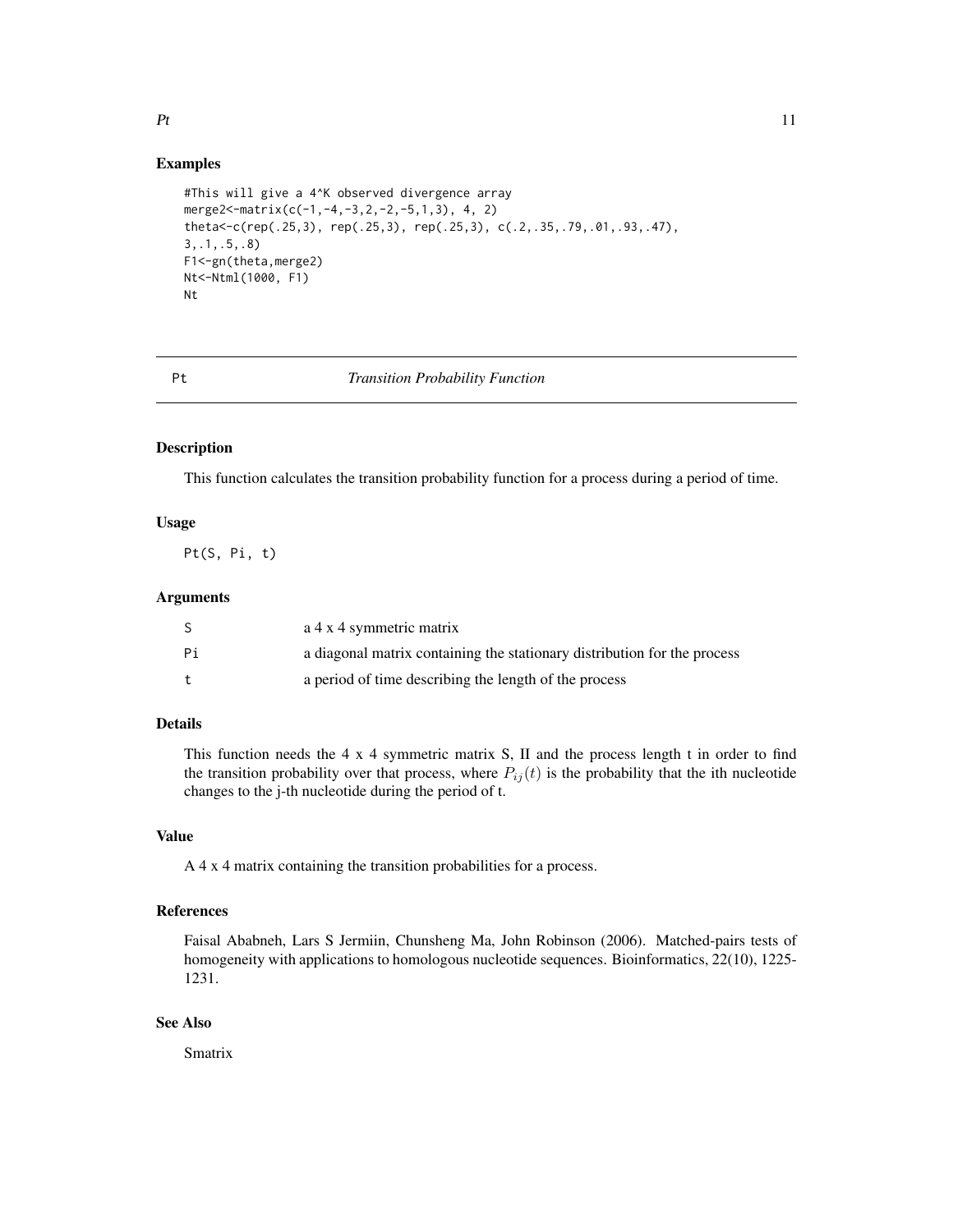```
Pi<-diag(c(.1,.1,.1,.7))
S<-Smatrix(c(.3,.3,.3,.3,.3,.3),diag(Pi))
t <-1
p<-Pt(S, Pi, t)
p
```
simapp *Generating Random DNA Samples Using Approximation Method*

# Description

This function generates random DNA samples using an approximation method

# Usage

```
simapp(theta, seqLength, merge1)
```
# Arguments

| theta     | a vector of variables containing the following parameters in this order-1. the<br>first three parameters from $\pi_X$ vector, 2. the first three parameters from $\pi_Y$<br>vector, 3. the first three parameters from $f_0$ vector, 4. the six off-diagonal free<br>parameters in the S matrix, 5. a scalar $\rho$ , 6. a vector of lengths containing K-2<br>values |
|-----------|-----------------------------------------------------------------------------------------------------------------------------------------------------------------------------------------------------------------------------------------------------------------------------------------------------------------------------------------------------------------------|
| segLength | the length of sequences we need to generate                                                                                                                                                                                                                                                                                                                           |
| merge1    | $(K-1)$ x 2 matrix describing the tree topology                                                                                                                                                                                                                                                                                                                       |

# Details

This function generates a  $4^K$  DNA array using an approximation method. It depends on a set of variables theta, the sequence length and a merge matrix describing the tree topology.

### Value

A n x K observed divergence matrix

#### References

Faisal Ababneh, Lars S Jermiin, Chunsheng Ma, John Robinson (2006). Matched-pairs tests of homogeneity with applications to homologous nucleotide sequences. Bioinformatics, 22(10), 1225-1231.

# See Also

Ntml, simemb, gn3sim, gn, gn2, Fmatrix

<span id="page-11-0"></span>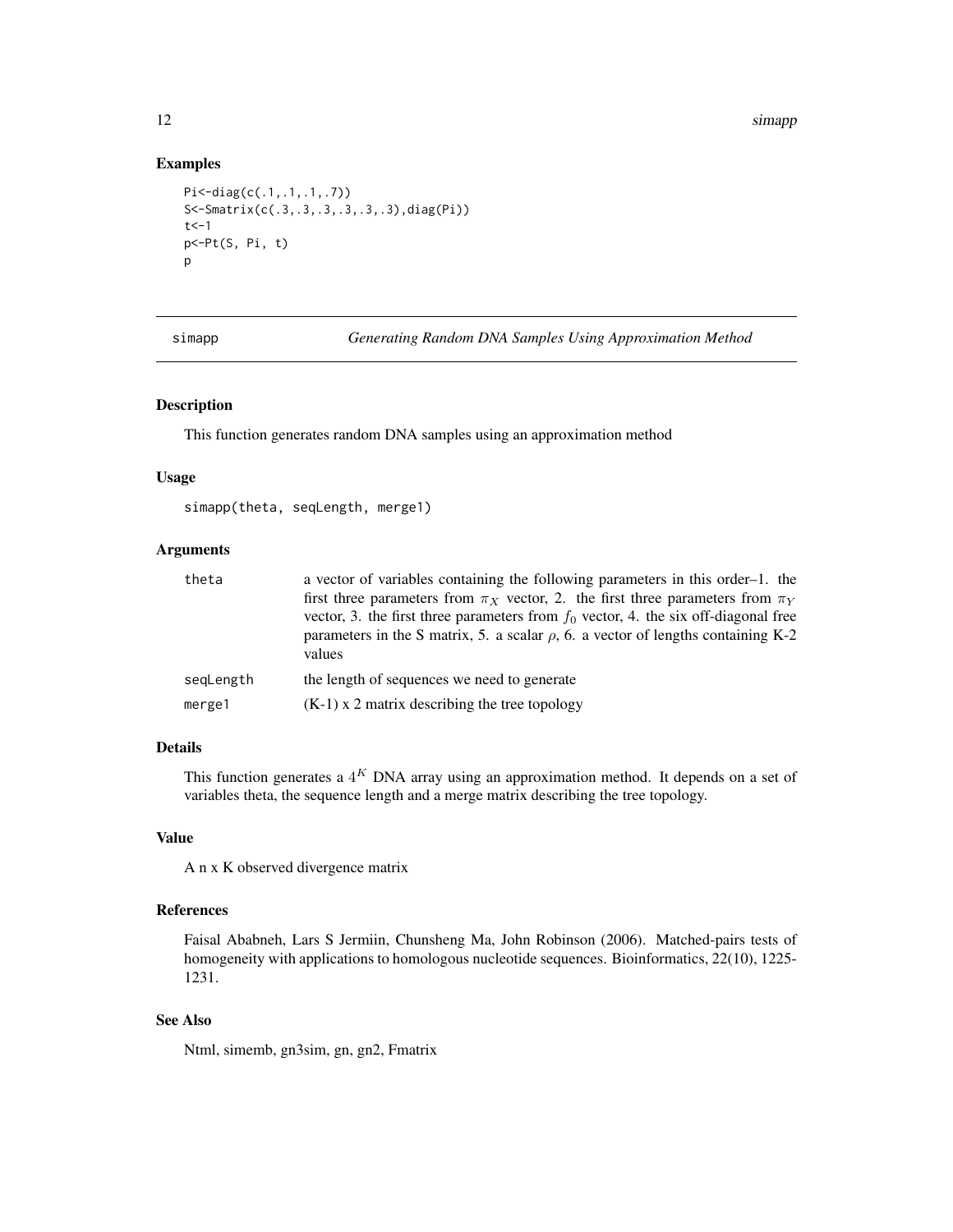#### <span id="page-12-0"></span>simemb 13

#### Examples

```
# This will give 4^5 observed divergence array
theta<-(c(rep(.25,3), rep(.25,3), rep(.25,3), c(.2,.2,.2,.2,.2,.2),
3,.1,.5,.8))
n<-1000
merge2<-matrix(c(-1,-4,-3,2,-2,-5,1,3), 4, 2)
sa<-simapp(theta, n, merge2)
sa
```
simemb *Generating Random DNA Samples Using Embedded Markov Chain*

#### Description

This function generates random DNA samples using embedded chain.

#### Usage

```
simemb(theta, seqLength, merge2)
```
# Arguments

| theta     | a vector of variables containing the following parameters in this order-1. the                                                                                                  |
|-----------|---------------------------------------------------------------------------------------------------------------------------------------------------------------------------------|
|           | first three parameters from $\pi_X$ vector, 2. the first three parameters from $\pi_Y$<br>vector, 3. the first three parameters from $f_0$ vector, 4. the six off-diagonal free |
|           | parameters in the S matrix, 5. a scalar $\rho$ , 6. a vector of lengths containing K-2<br>values                                                                                |
| segLength | the length of sequences we need to generate                                                                                                                                     |
| merge2    | $(K-1)$ x 2 matrix describing the tree topology                                                                                                                                 |

#### Details

This function generates  $4^K$  DNA array using embedded Markov chain. It depends on a set of variables theta, the sequence length and a merge matrix describing the tree topology.

#### Value

A n x K observed divergence matrix

#### References

Faisal Ababneh, Lars S Jermiin, Chunsheng Ma, John Robinson (2006). Matched-pairs tests of homogeneity with applications to homologous nucleotide sequences. Bioinformatics, 22(10), 1225- 1231.

# See Also

Ntml, simapp, gn3sim, gn, gn2, Fmatrix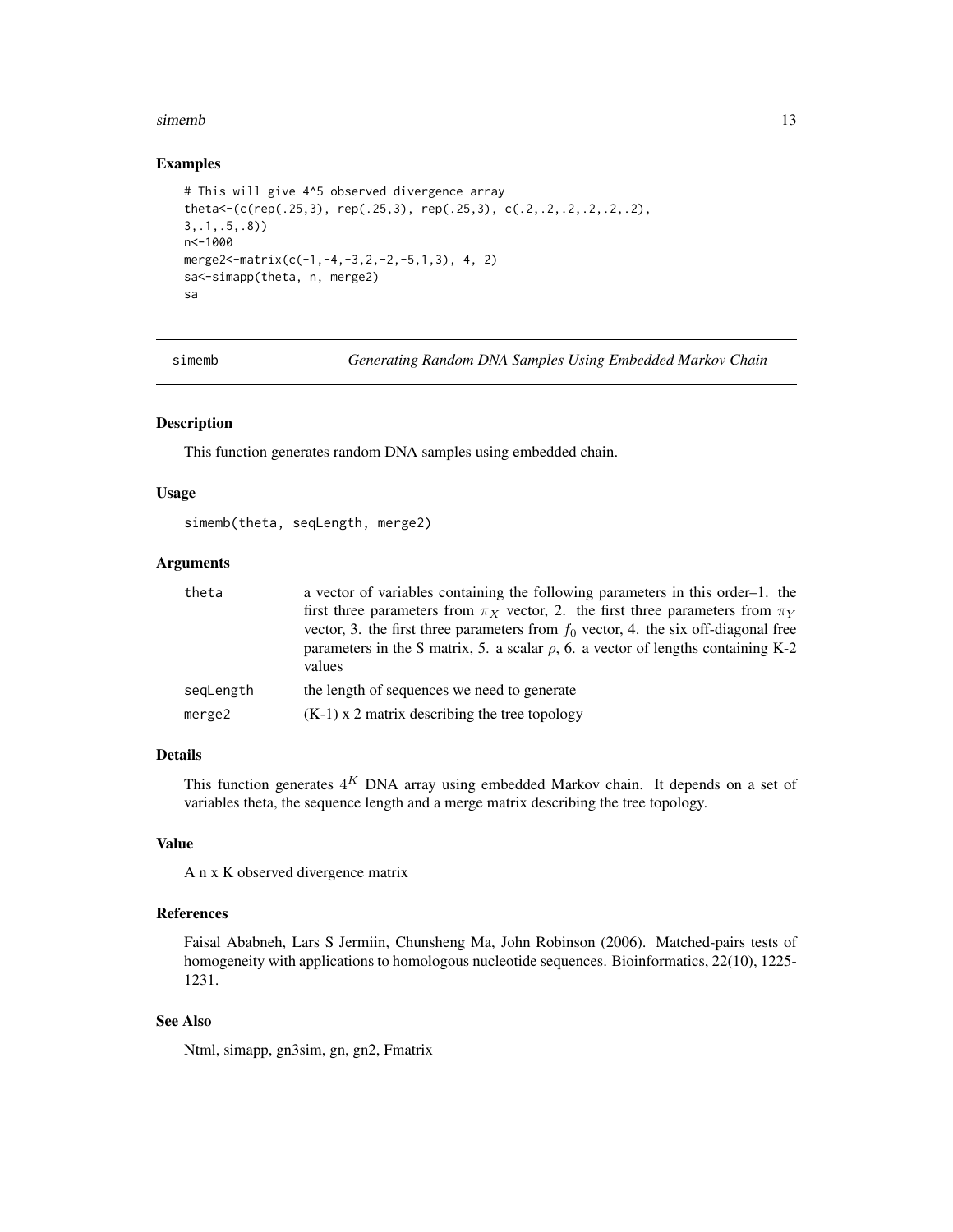```
# This will give 4^5 observed divergence array
theta<-(c(rep(.25,3), rep(.25,3), rep(.25,3), c(.2,.35,.79,.01,.93,.47),
3,.1,.5,.8))
n<-1000
merge2<-matrix(c(-1,-4,-3,2,-2,-5,1,3), 4, 2)
sm<-simemb(theta, n, merge2)
sm
```
Smatrix *Symmetric Matrix S*

#### Description

This function calculates the symmetric matrix S.

#### Usage

Smatrix(s, pix)

# Arguments

| -S  | a vector of variables containing the six free parameters in the S matrix          |
|-----|-----------------------------------------------------------------------------------|
| pix | a vector giving the stationary probabilities for the four nucleotides A, C, G and |

# Details

This function calculates the matrix S, which we used to calculate the rate matrix R.

### Value

A 4 x 4 symmetric matrix

#### References

Faisal Ababneh, Lars S Jermiin, Chunsheng Ma, John Robinson (2006). Matched-pairs tests of homogeneity with applications to homologous nucleotide sequences. Bioinformatics, 22(10), 1225- 1231.

# See Also

Pt, Fmatrix, gn ,gn2

```
s<-c(.1,.2,.3,.4,.5,.6)
pi<-c(.1,.1,.1,.7)
sm<-Smatrix(s, pi)
sm
```
<span id="page-13-0"></span>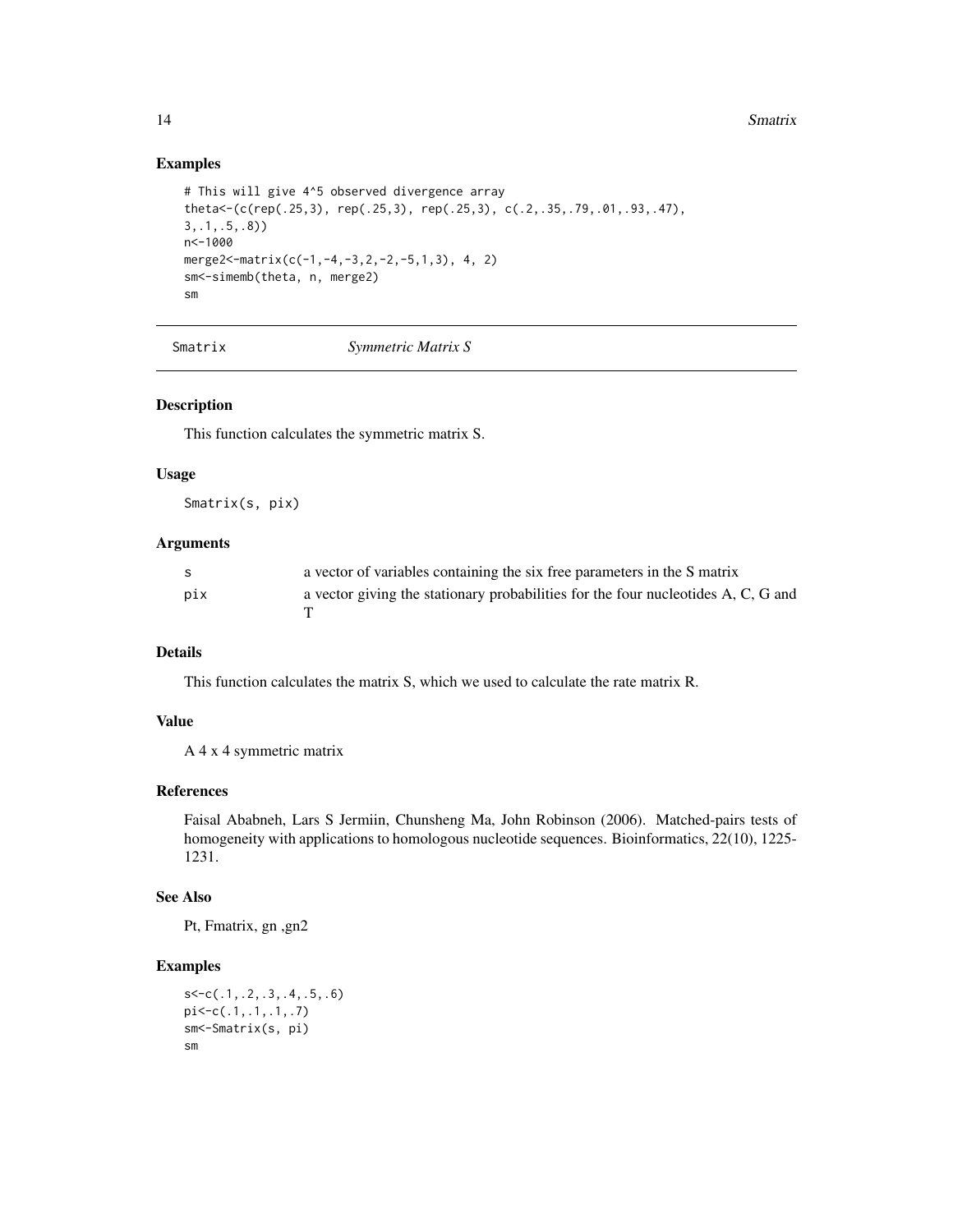<span id="page-14-0"></span>

# Description

This function tests for symmetry between all the pairs of K matched DNA sequences.

#### Usage

TEST2(f)

# Arguments

 $A^K$  array containing the observed divergence array N

#### Details

This function calculates Bowker's test for symmetry, Stuart's test for marginal symmetry and the test for internal symmetry. It depends on the  $4^K$  observed divergence array N.

### Value

A list of three lower triangle matrices

| first  | the lower triangle of the matrix contains $(K-1)$ x $(K-1)$ values shows Bowker's<br>test between all the possible pairs of the K sequences     |
|--------|-------------------------------------------------------------------------------------------------------------------------------------------------|
| second | the lower triangle of the matrix contains $(K-1)$ x $(K-1)$ values shows Stuart's test<br>between all the possible pairs of the K sequences     |
| third  | the lower triangle of the matrix contains $(K-1)$ x $(K-1)$ values shows the internal<br>test between all the possible pairs of the K sequences |

#### References

Lars Sommer Jermiin, Vivek Jayaswal, Faisal Ababneh, John Robinson (2008). Phylogenetic model evaluation. Bioinformatics, Volume 452 of the series Methods in Molecular Biology, 331-364.

Faisal Ababneh, Lars S Jermiin, Chunsheng Ma, John Robinson (2006). Matched-pairs tests of homogeneity with applications to homologous nucleotide sequences. Bioinformatics, 22(10), 1225-1231.

# See Also

Ntml, simapp, simemb, TEST3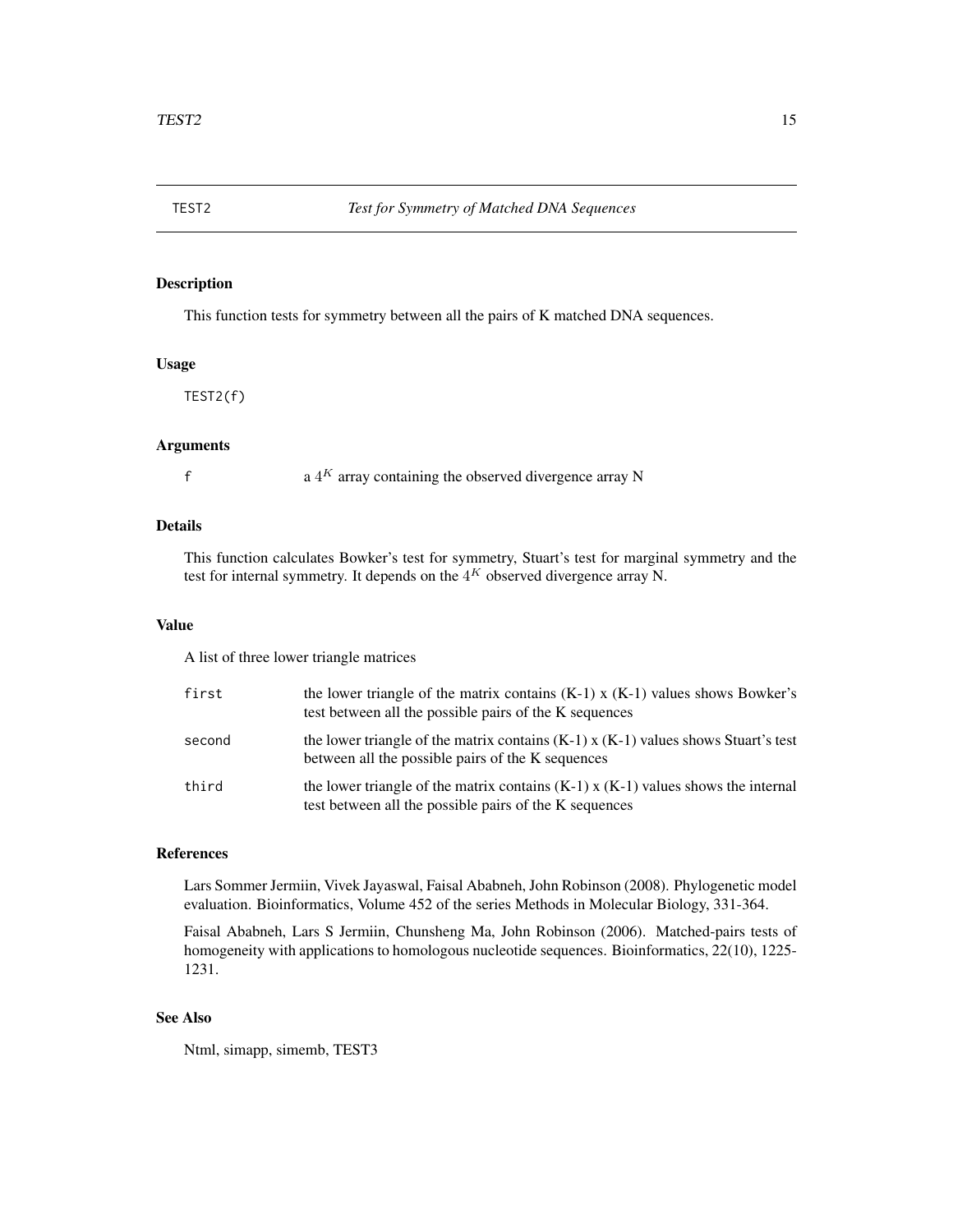```
merge2<-matrix(c(-1, -4, -3, 2, -2, -5, 1, 3), 4, 2)
theta<-c(rep(.25,3), rep(.25,3), rep(.25,3), c(.2,.35,.79,.01,.93,.47),
3,.1,.5,.8)
F1<-gn(theta,merge2)
N1<-Ntml(1000,F1)
t2<-TEST2(N1)
t2
```
TEST3 *Overall Test for Marginal Symmetry*

#### Description

This function tests for symmetry between K matched DNA sequences.

#### Usage

TEST3(Farray)

#### Arguments

Farray a  $4^K$  array containing the observed divergence array N

# Details

This function calculates overall test for marginal symmetry. It depends on the  $4^K$  observed divergence array N.

# Value

A single value gives the overall test for marginal symmetry between K matched sequences

# References

Lars Sommer Jermiin, Vivek Jayaswal, Faisal Ababneh, John Robinson (2008). Phylogenetic model evaluation. Bioinformatics, Volume 452 of the series Methods in Molecular Biology, 331-364.

Faisal Ababneh, Lars S Jermiin, Chunsheng Ma, John Robinson (2006). Matched-pairs tests of homogeneity with applications to homologous nucleotide sequences. Bioinformatics, 22(10), 1225-1231.

# See Also

Ntml, simapp, simemb, TEST2

<span id="page-15-0"></span>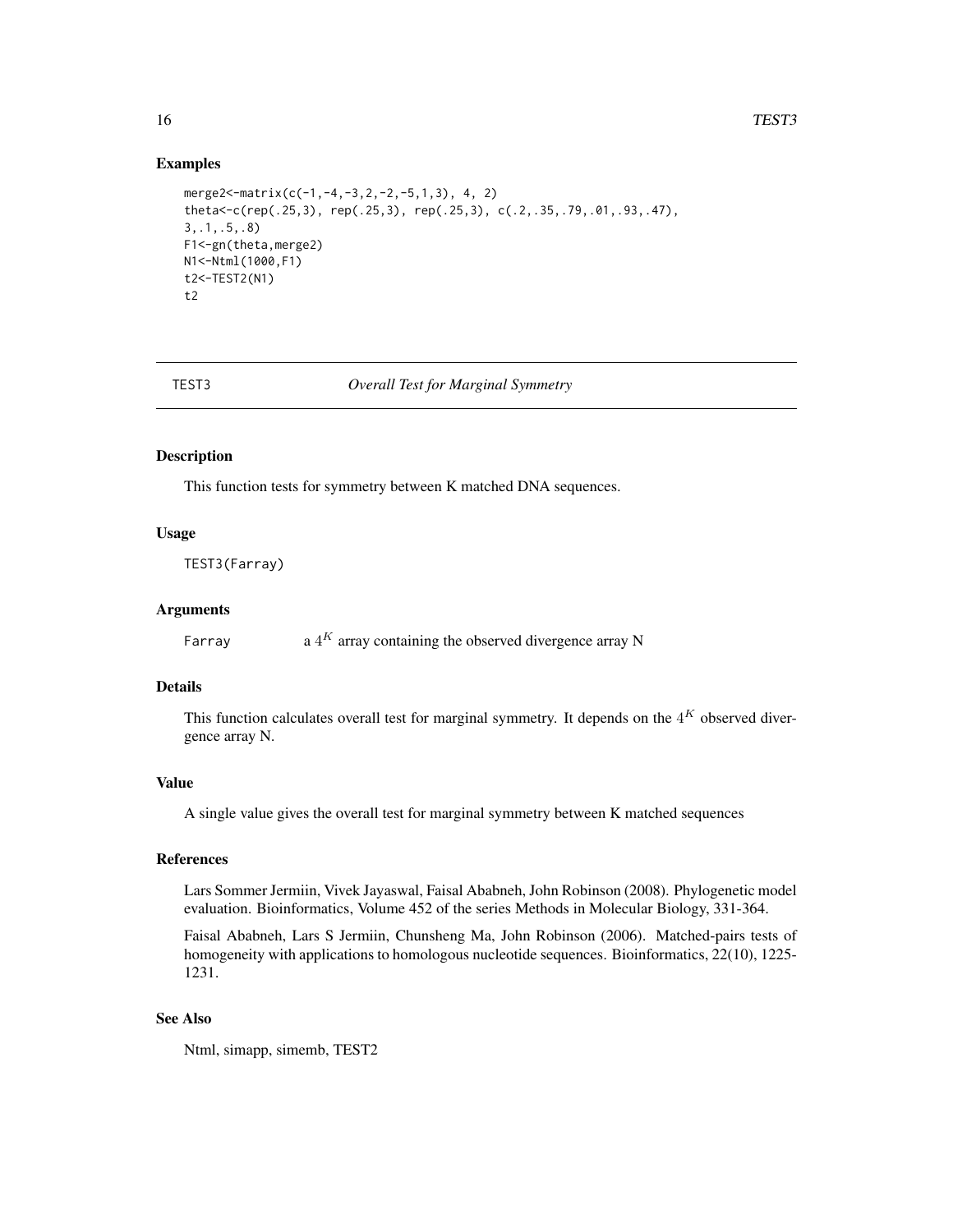#### TEST3 17

```
merge2<-matrix(c(-1,-4,-3,2,-2,-5,1,3), 4, 2)
theta<-c(rep(.25,3), rep(.25,3), rep(.25,3), c(.2,.35,.79,.01,.93,.47),
3,.1,.5,.8)
F1<-gn(theta,merge2)
N1<-Ntml(1000,F1)
t3<-TEST3(N1)
t3
```